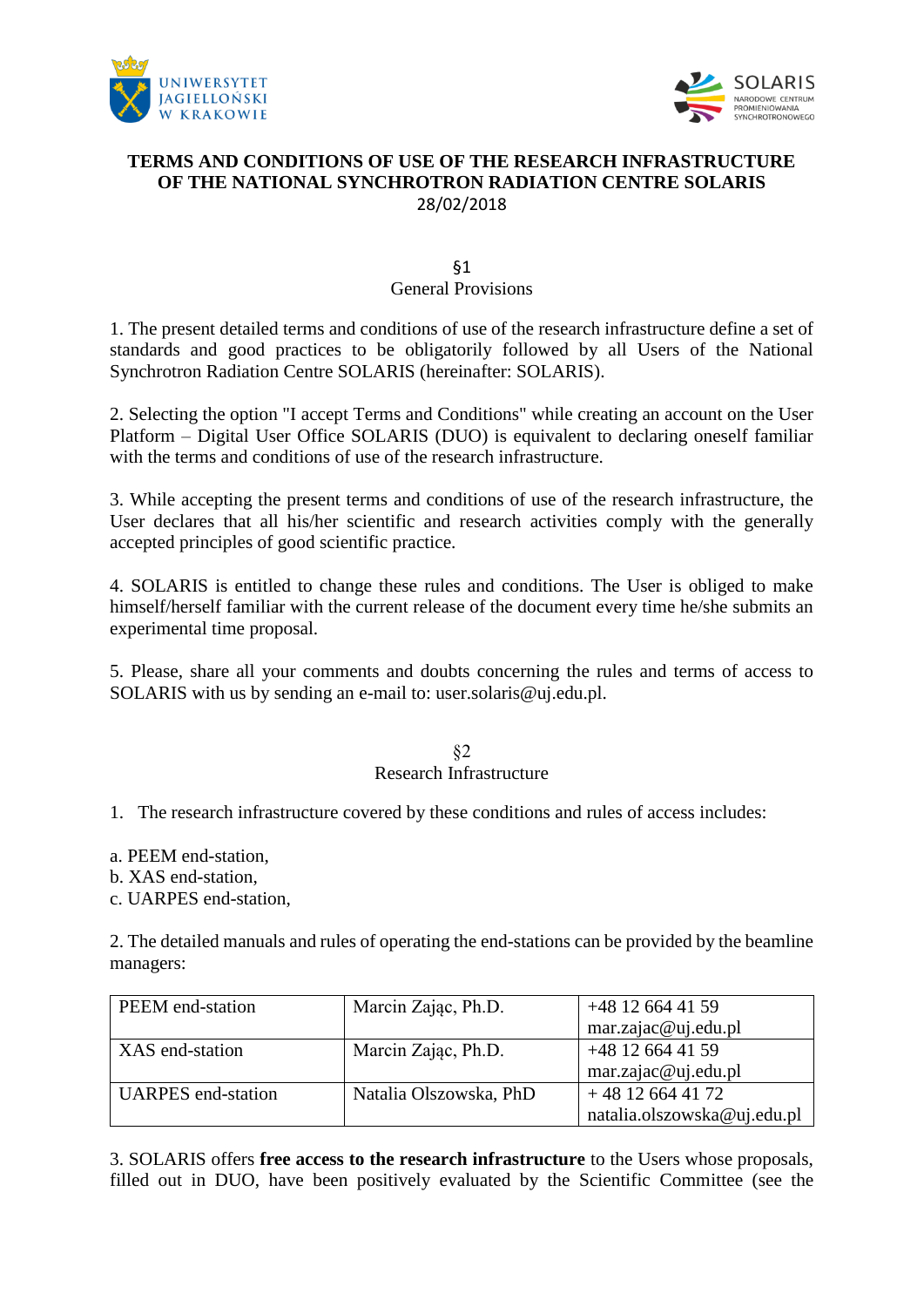paragraph "Open Call for Proposals and Evaluation of Proposals"). The actual results of the call are registered and published by SOLARIS.

4. To get more detailed information about the research infrastructure accessibility, please contact:

| <b>SOLARIS User Office</b> | +48 12 664 41 99<br>+48 571 445 045<br>user.solaris@uj.edu.pl |
|----------------------------|---------------------------------------------------------------|
|----------------------------|---------------------------------------------------------------|

#### §3 Call for Proposals

1. SOLARIS announces an open call for proposals twice a year:

- The spring call (deadline for proposal submission  $1<sup>st</sup>$  of April) is for experiments to be performed from September till February the following year.

- The autumn call, (deadline for proposal submission  $1<sup>st</sup>$  of October) is for experiments to be performed from March till August.

2. The Director of SOLARIS may take a decision to change the open call dates.

3. The information about an on-going call for proposals shall be published on the SOLARIS website: www.synchrotron.pl.

4. The open call for proposals is addressed to everyone who meets the following conditions:

- have created an account on the DUO platform (www.solaris-duo.edu.pl),

- have their affiliation verified by the SOLARIS User Office,

- have accepted the present terms and conditions.

5. The proposals for the grant of experimental time may be sent through the DUO platform only while the call for the proposals is open. The option to create an account on the DUO platform, edit the account and edit the proposal in DUO is available regardless of the open call dates.

6. We suggest that you should consult your project with the Beamline Manager before sending a proposal.

# §4

# Evaluation of Proposals

1. Only the proposals which have been sent to SOLARIS through the DUO platform during the open call for proposals may be evaluated.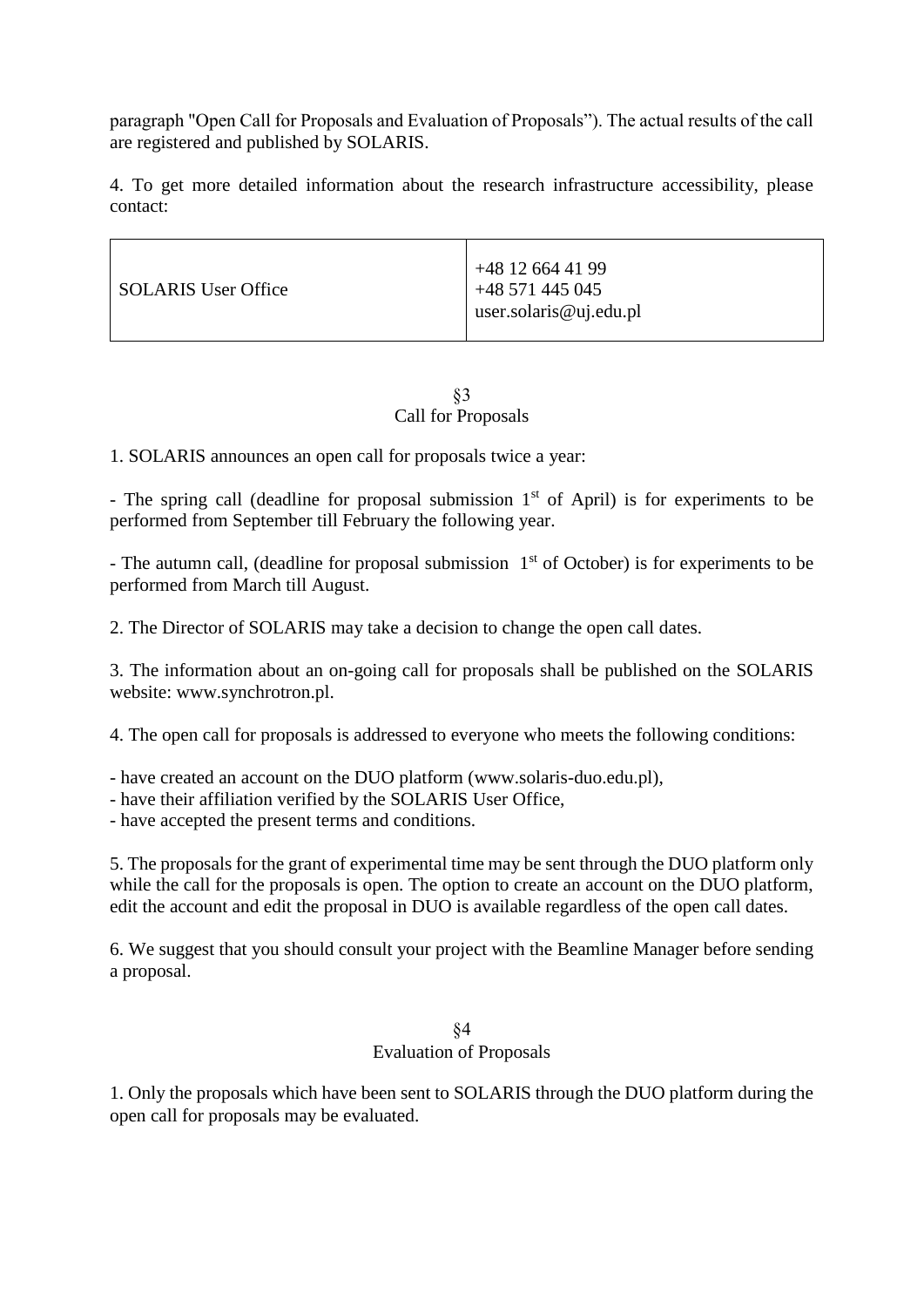2. The proposals shall be subject to:

a. Technical evaluation – it defines whether the experiment may be performed using the accessible research infrastructure – Beamline Manager;

b. (Sample) safety evaluation – it defines whether the sample being the object of the experiment meets the JU safety criteria - the JU Safety Inspectorate;

c. Substantive evaluation – it determines the scientific value of the experiment to be performed and determines the amount of the research time to be granted.

3. However, only those proposals for which the outcome of the technical and safety evaluation has been positive shall qualify for the substantive evaluation.

4. The proposals shall be substantively evaluated by the Scientific Commission, members of which are appointed by the NSRC SOLARIS Director.

5. Proposal substantive evaluation criteria:

- Innovative range of research areas
- Precise scientific hypotheses
- Clearly defined methodology and anticipated research results
- Convincing grounds for purposefully using the synchrotron radiation
- Proposer's scientific achievements
- Timely presentation of reports on the earlier measurements performed at SOLARIS.

6. The user may obtain the following substantive evaluation of the proposal:

| Description                                                                                                                                                                                                                                                                                                                                                                             | Rank         |
|-----------------------------------------------------------------------------------------------------------------------------------------------------------------------------------------------------------------------------------------------------------------------------------------------------------------------------------------------------------------------------------------|--------------|
| <b>Outstanding Proposal</b>                                                                                                                                                                                                                                                                                                                                                             |              |
| The proposal is outstanding: well-written, involving innovative research<br>into exciting science, the scientific case is compelling and the proposal is<br>timely. A successful outcome would have a significant impact on the<br>research field in question and will be done at the SOLARIS during the<br>current proposal round.                                                     | $A^*$        |
| <b>Excellent Proposal</b>                                                                                                                                                                                                                                                                                                                                                               |              |
| Excellent proposal which is complete, scientifically compelling and                                                                                                                                                                                                                                                                                                                     |              |
| timely, and should be done at the SOLARIS during the current proposal<br>round.                                                                                                                                                                                                                                                                                                         | $\mathsf{A}$ |
| <b>Good Proposal</b>                                                                                                                                                                                                                                                                                                                                                                    |              |
| Good Proposal. A good proposal with a relevant scientific case which fully<br>deserves beam time but is of lower priority in a competitive environment,<br>or a potentially excellent proposal which is lacking some information, e.g.<br>preliminary results, further explanations. In this case the Panel should<br>specify the additional information required in the comment. Those |              |
| proposals can be allocated according to beamtime availability based on<br>the ranking list.                                                                                                                                                                                                                                                                                             | B            |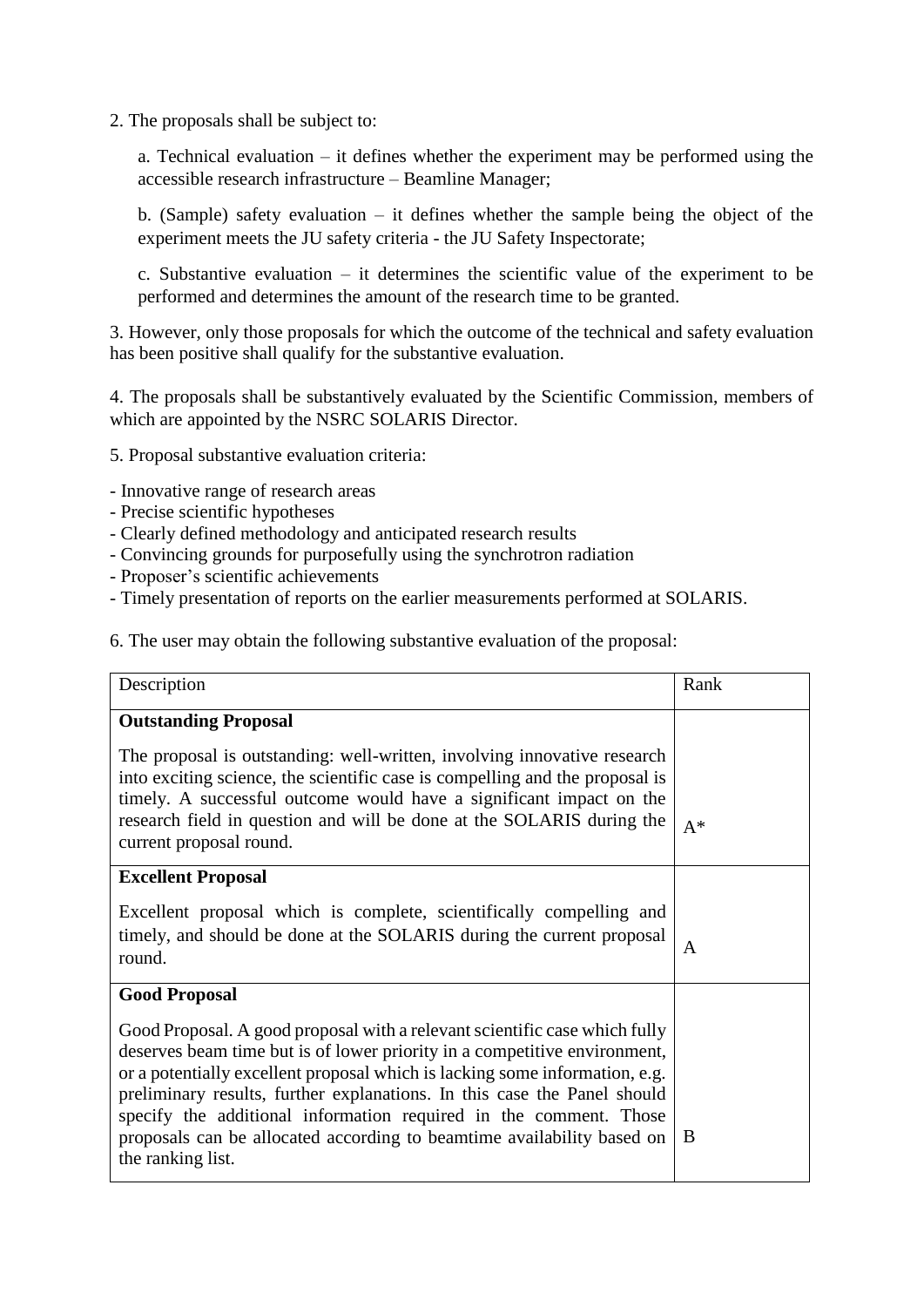| <b>Sound Proposal</b><br>The proposal is based on a sound scientific case but is considered<br>scientifically less compelling or less timely than competing proposals, or<br>the need for SOLARIS is not obvious.        |   |
|--------------------------------------------------------------------------------------------------------------------------------------------------------------------------------------------------------------------------|---|
|                                                                                                                                                                                                                          | C |
| <b>Rejected Proposal</b>                                                                                                                                                                                                 |   |
| The proposal is technically or scientifically flawed and cannot be done, or<br>the scientific case is not worthy of synchrotron time, or the scientific case<br>cannot be evaluated due to poor writing of the proposal. |   |
|                                                                                                                                                                                                                          | X |

7. SOLARIS reserves the right to refuse the access to the research infrastructure to a User if the information contained in the proposal or a sample form turns out to be outdated or untrue (including a change of the sample, research team or scientific objective).

§8

# Co-financing of Research

1. SOLARIS shall undertake constant efforts to arrange co-financing for the travel and accommodation of the Users coming to the centre to carry out their research. The information about available support is accessible on the website of SOLARIS and shall be announced during every open call for proposals.

§9

# Preparation for Experiment

1. The User Office shall provide the experiment organisation process with administrative support. The Office can also provide you with information about accommodation and catering available in Krakow. To get more information about the arrangement of your stay, visit the "Users" section at www.synchrotron.pl.

2. If there are any questions or doubts related to the way in which the User's arrival is arranged, the User is requested to contact the User Office by e-mail. The response waiting time shall not exceed two working days.

3. Before coming to SOLARIS, the User shall be obliged to get familiar with the safety training accessible on the DUO platform.

4. The User acknowledges that SOLARIS shall not be liable for any likely technical problems.

5. When unexpected technical problems occur, SOLARIS shall have the right to change the time of using the research infrastructure. SOLARIS shall be obliged to immediately inform the User about changes in the way the experimental time is arranged.

6. If the User is not able to use the experimental time granted to him/her, he/she shall be obliged to inform the User Office about this fact as soon as possible. The User acknowledges that, in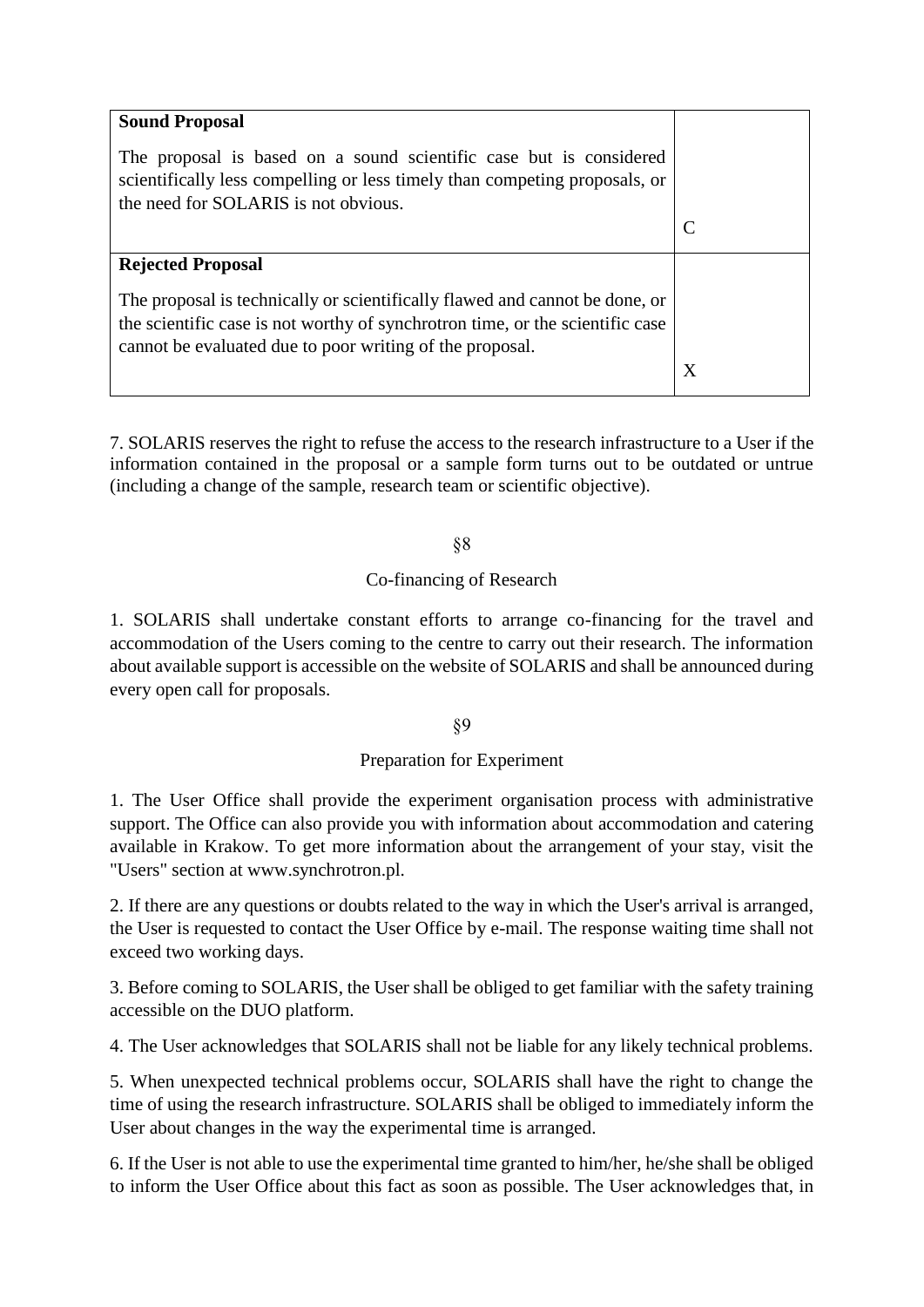such circumstances, his/her time may be shifted but it may also be deleted from the relevant call schedule.

7. If the User has frequently cancelled his/her arrival or failed to observe the mandatory rules while staying at SOLARIS, SOLARIS has the right to deny him/her further access to the research infrastructure.

8. The User should inform the beamline manager sufficiently in advance about which configuration of the accessible research infrastructure he/she needs in order to carry out the experiment.

9. Once you have begun using the research infrastructure, it means that you have accepted the initial configuration of the beamline.

#### §10

### Arrival at SOLARIS

1. The User shall be obliged to inform the User Office about the planned time of arrival at SOLARIS at least a week before the arrival.

2. Before launching an experiment in SOLARIS, the User shall be obliged to:

- register himself/herself at the SOLARIS main building reception desk and present an identification document or a passport in order to get an access card to access the building; - complete a beamline operation training supervised by the beamline manager.

#### §11

# Experiment

1. The User shall be subject to the administrative and technical supervision and control of SOLARIS.

2. The User shall follow the SOLARIS personnel's instructions and the research apparatus operation manuals available from the research station supervisors.

3. The User shall have the right to use the research infrastructure only within the time window granted to him/her by SOLARIS and according to the pre-determined schedule.

4. The User shall be obliged to keep the beamline supervisor informed about any failures and disorders of the apparatus.

5. The research group must include an adequate number of persons for the experiment to be performed safely.

6. The User of the research infrastructure must not use it for a purpose that is contrary to the present terms and conditions, particularly:

a. use the infrastructure in a way which might damage or destroy the equipment,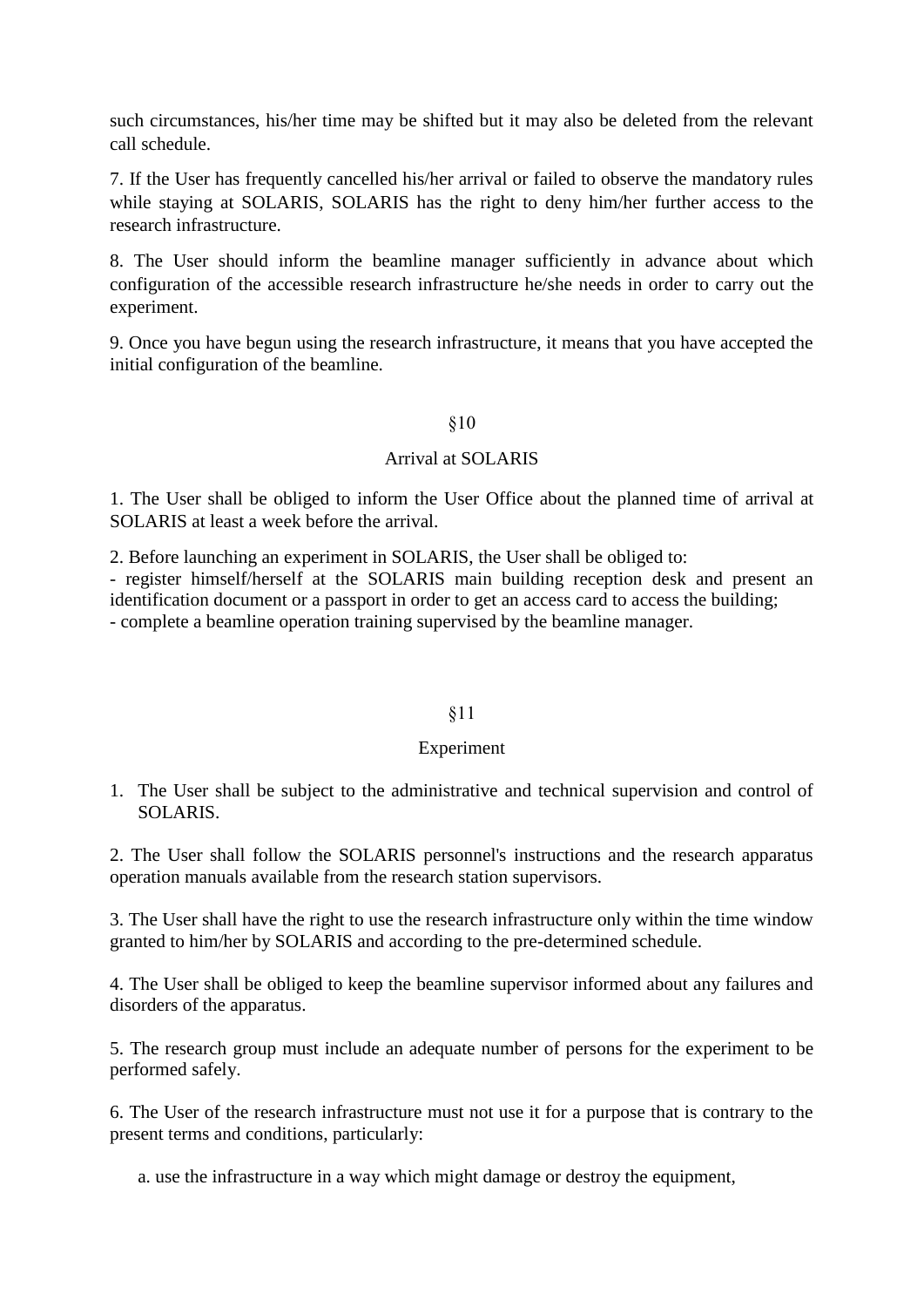b. make changes to the research infrastructure configuration that have not been approved by the beamline supervisor; this also includes installing software that is different from the pre-installed software,

c. repair damaged research infrastructure in any way on one's own.

7. The User must not use the research infrastructure for a purpose other than intended.

8. The User should have appropriate knowledge and should have been trained to carry out measurements using synchrotron radiation. If this condition cannot be fulfilled, you should inform about this in the proposal for the grant of research time.

9. Users may obtain permission to use their own equipment, materials and auxiliary research instruments while carrying out an experiment at SOLARIS:

a. A request of such nature can be submitted in the DUO system while submitting a proposal for the grant of experimental time.

b. Instruments brought by the User must comply with the safety requirements that are applicable in SOLARIS; they must be formally registered and accepted by the research station supervisor. It particularly concerns the devices powered from the electric grid and connected to the IT system.

c. Additional equipment shall be transported at the User's cost and through his/her efforts.

d. The User shall be obliged to remove his/her equipment from SOLARIS at the latest within 30 days following the day when the experiment was ended.

10. Within the area of the SOLARIS building, waste is obligatorily segregated into the following type categories:

- mixed
- plastic
- glass
- paper
- metal
- alkaline batteries.

To remove other types of waste and contamination produced during the experiment, ask the User Office for help.

12. SOLARIS shall not be liable for any property of the User, including its loss or damage.

13. Before finishing to use the research infrastructure, the User should save the obtained results on his/her own carriers, particularly data files which he/she has created, and collect other materials produced while using the research infrastructure.

14. Time and rules for the storage of data on carriers belonging to SOLARIS: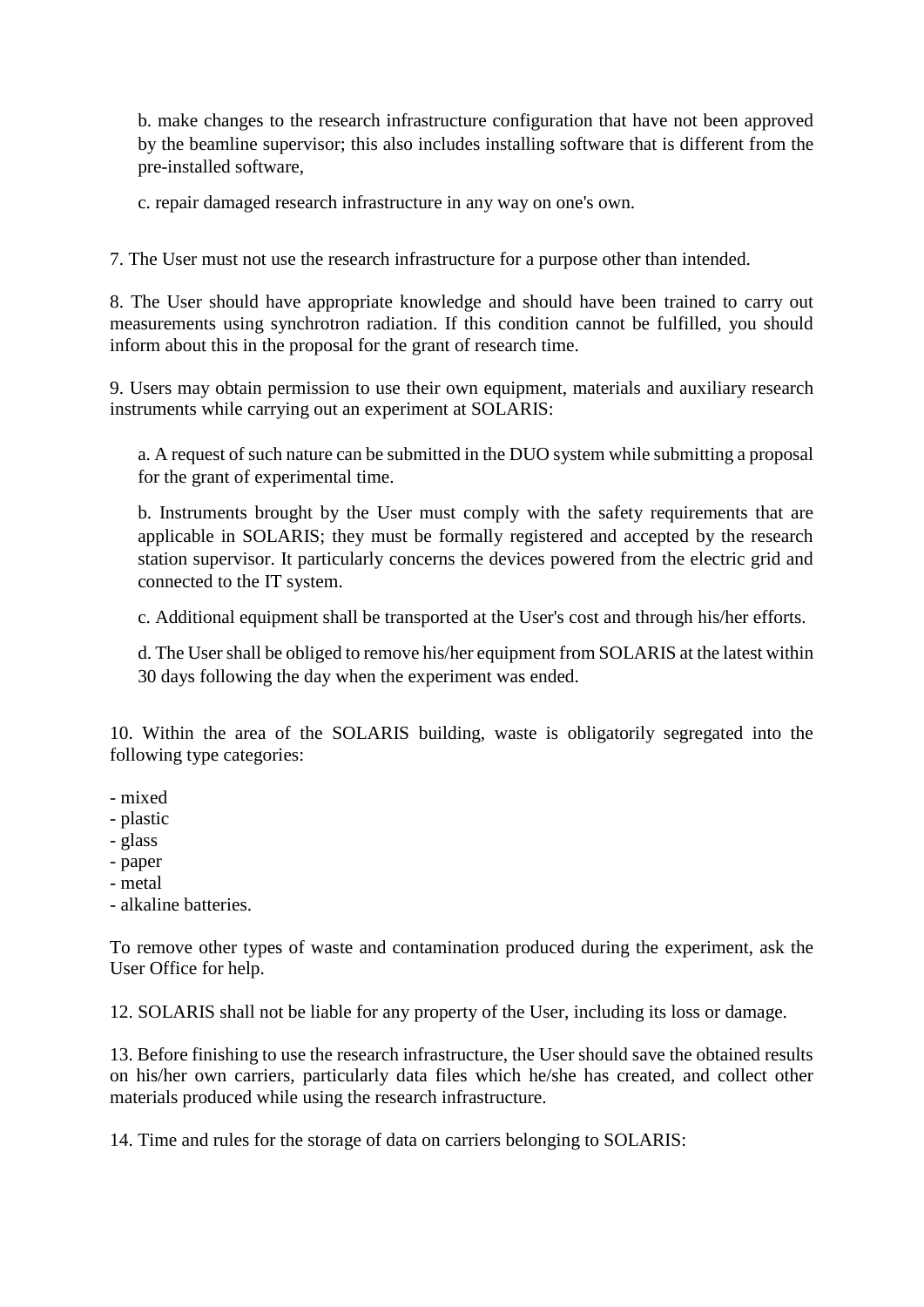a. The data related to the experiment are stored in the centre for 30 days following the experiment completion day;

b. The User may save the data to his/her own carrier or download them from his/her own account during 30 days following the experiment completion day.

c. SOLARIS shall not be liable for keeping the User's results and data.

15. SOLARIS allows the User to connect with the Internet by means of a Wi-Fi network.

16. The User must not reveal his/her login and password to third persons.

17. The access can be blocked if the IT infrastructure of SOLARIS is used illegally.

18. SOLARIS shall have the right to stop an on-going experiment if the User has violated any of the rules which are obligatorily applicable in the facility.

# §12 After the Experiment

1. On the day of the User's departure, the User is obliged to return the access card to the SOLARIS building reception desk.

2. The User is asked to fill out the evaluation questionnaire on the DUO platform. It will support SOLARIS in the process of technical, administrative and scientific self-improvement.

3. The User is asked to fill out the post-experiment report available on the DUO platform. The report must be delivered to SOLARIS at the latest within 6 months following the day when the experiment was finished.

4. Failure to deliver the report may result in a lower rating of a proposal during another open call to SOLARIS or, in extreme cases, a proposal may not even be released for substantive evaluation.

5. The User shall be obliged to publish the results of his/her research and inform the User Office about this fact.

6. Following the good international practice, we encourage the Users to offer co-authorship of the publication to the SOLARIS employees who have contributed to the achieved results of the experiment through their work.

7. Every publication must contain the following sentence:

- a. In Polish "Niniejsze badania zostały wykonane na linii ……………………., w Narodowym Centrum Promieniowania Synchrotronowego SOLARIS. Eksperyment został wykonany dzięki współpracy z Zespołem SOLARIS."
- b. In English: "These research took place at the National Synchrotron Radiation Centre SOLARIS, at the ……………………………… beamline. The experiment was performed thanks to collaboration of the SOLARIS Team."